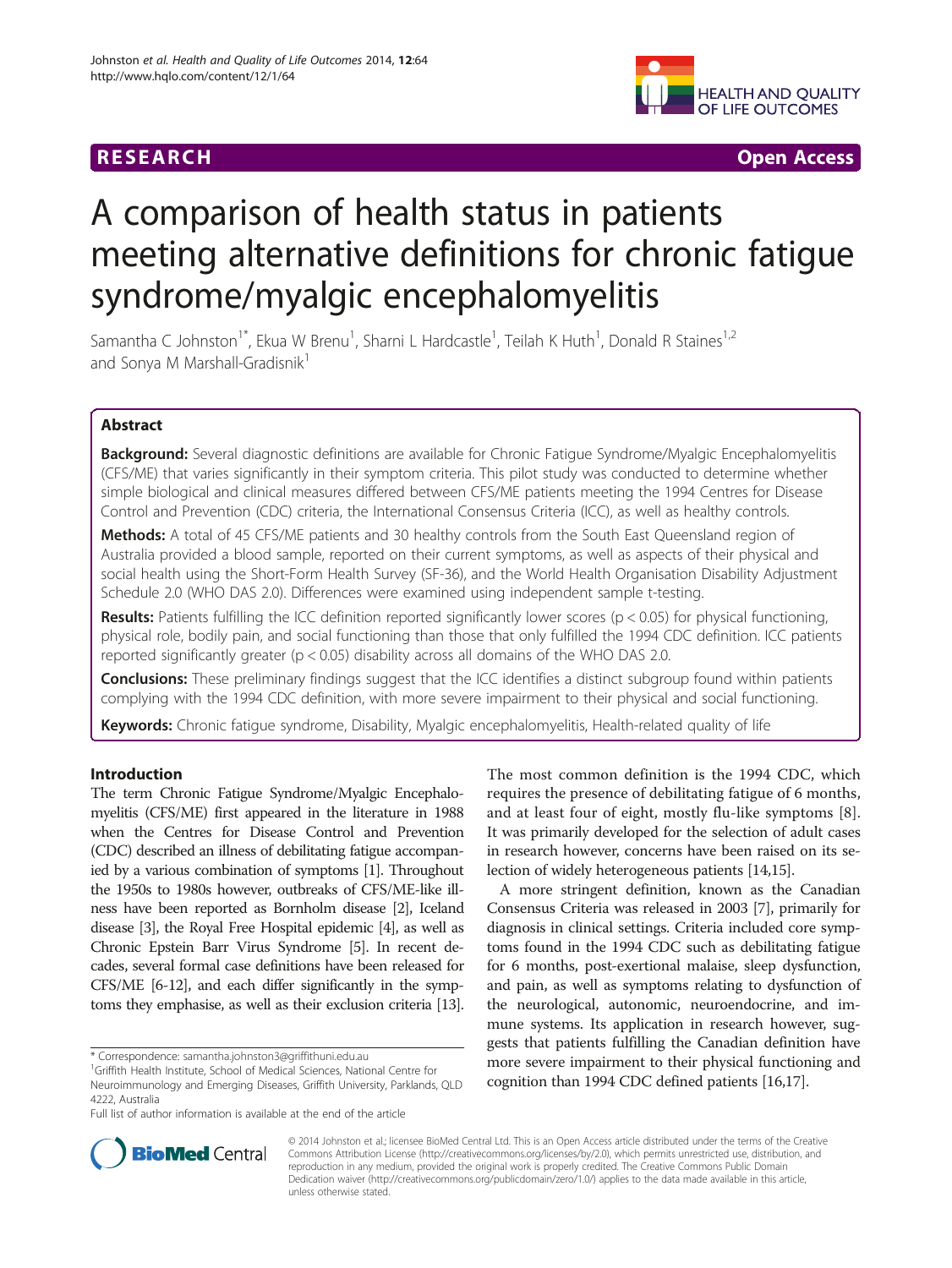The Canadian definition was revised in 2011 and renamed the International Consensus Criteria (ICC) [[6\]](#page-5-0). The most significant change in the ICC definition was the removal of criteria for fatigue, with a revised emphasis on fatigability, referred to as post-exertional neuroimmune exhaustion (PENE). Accompanying symptoms are then categorised into three pathophysiologies relating to dysfunction of the neurological system, immune and gastro-intestinal system, and deregulation of energy metabolism and ion transportation. This latest definition has yet to be applied regularly in CFS/ME research.

A major criticism of the 1994 CDC definition is that it has remained the most common criteria for CFS/ME due to consensus [\[18\]](#page-5-0). The ICC was proposed based on collective empirical findings on dysfunction found in CFS/ME patients fulfilling broader definitions of the illness [\[19](#page-5-0)-[29](#page-5-0)]. These findings, however, may be more prominent in a more homogenous sample. The potential of the ICC to identify a distinct subgroup of CFS/ME may, therefore, enhance the opportunity of discovering a unique biological marker for the illness. The aim of this study was to compare patients fulfilling the 1994 CDC definition, the ICC definition, and healthy controls. It examined whether differences could be found in standard blood tests for screening of the disease that are recommended for differential diagnosis of CFS/ME [\[30-32](#page-5-0)]. It also examined impairments using the Short Form 36 Item Health Survey (SF-36) [[33](#page-5-0)], and the World Health Organisation's Disability Adjustment Schedule 2.0 (WHO DAS 2.0) [\[34\]](#page-5-0). These findings provide the first preliminary data available regarding standard biological and clinical measures in CFS/ME patients complying with the 1994 CDC and ICC definitions.

## Method

The study involved a blood sample and cross-sectional survey of participants self-reporting a current diagnosis of CFS/ME, and healthy controls, aged 18 to 64 years. Participants were part of a larger study examining immunological markers and were recruited from support networks in the South East Queensland region. Written consent was obtained from all eligible participants before collecting a blood sample to measure their full blood count (FBC), erythrocyte sedimentation rate (ESR) and electrolytes. Participants were also required to complete a hard copy of self-reporting measures. This included the National Centre for Neuroimmunology and Emerging Diseases (NCNED) CFS/ME questionnaire developed by the authors. Within the questionnaire was a checklist consisting of a total of 53 symptoms derived from the 1994 CDC [\[8](#page-5-0)], Canadian [\[7\]](#page-5-0) and ICC definitions [\[6\]](#page-5-0). Participants first had to indicate how many months they had been experiencing chronic, debilitating fatigue. Participants then selected symptoms from the checklist that had been present and disruptive during the past 30 days. They were also asked to list their current medications and medical history including psychiatric conditions.

To be confirmed as a CFS/ME patient, current symptoms had to comply. To meet with the 1994 CDC definition, participants had to experience a debilitating fatigue for at least 6 months and four or more of the following symptoms: post-exertional malaise, difficulties with short term memory or concentration, unrefreshing sleep, sore throat, muscle pain, joint pain, headaches, and tender lymph nodes. According to the Canadian definition, patients had to experience debilitating fatigue for at least 6 months, post-exertional malaise, unrefreshed sleep, and problems with pain (muscle, joint, and/or headache). Further, patients had to indicate at least two neurocognitive symptoms, and at least one symptom from two of the remaining categories of autonomic, neuroendocrine, and immune manifestations from the checklist. To comply with the ICC definition, patients had to meet all 5 symptoms relating to PENE, neurological impairments (at least one symptom from three subcategories); immune, gastrointestinal, and genitourinary impairments (at least one symptom from three subcategories); and energy metabolism, ion transportation impairments (one symptom).

Those reporting physical and psychiatric conditions that could potentially explain their symptoms were excluded from the study. Secondary screening of reported medications was also conducted, and patients on hormone therapy were also excluded. Healthy controls were defined as having no reported signs of illness. Participants also completed self-reporting measures of their health according to the SF-36 [\[33](#page-5-0)] and the WHO DAS 2.0 [[34](#page-5-0)] surveys. The SF-36 has previously been examined in patients fulfilling the 1994 CDC [\[8](#page-5-0)] and Canadian criteria [[35,](#page-5-0)[36\]](#page-6-0). It investigates eight subscales according to: physical functioning, role limitations due to physical problems, bodily pain, general perception of physical health, vitality, social functioning, role imitations due to emotional problems, and general perception of mental health [[33\]](#page-5-0). Scoring ranged between 0 and 100, with lower values representing greater impairment. The WHO DAS 2.0 assesses patients according to its framework for the International Classification for Functioning, Disability and Health (ICF), but has yet to be applied in CFS/ME patients [\[37](#page-6-0)]. It consists of six domains to assess difficulties in health relating to communication, mobility, self-care, interpersonal relations, life activities, and participation in society, over the past 30 days. Scoring also ranged between 0 and 100, with higher values indicating greater impairment.It was observed that all patients that complied with the ICC definition also fulfilled the 1994 CDC definition. Based on this, the study used three independent groups for analysis: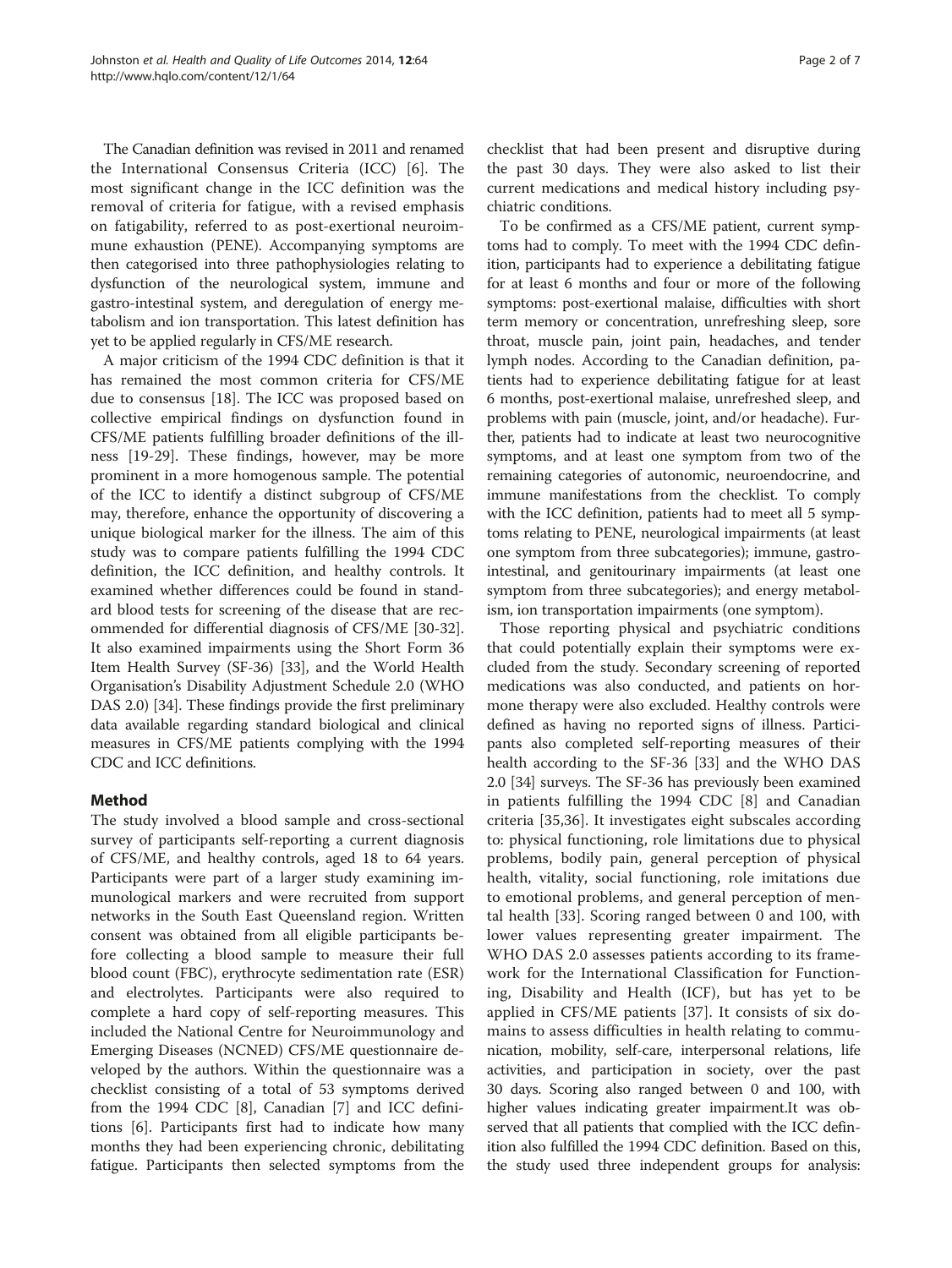patients conforming only to the 1994 CDC definition, patients that fulfilled the ICC definition, and healthy controls. Five cases in the 1994 CDC group were found to also comply with the Canadian definition, but not the ICC definition. Due to low statistical power of this sample alone, these cases remained in the 1994 CDC group for analysis. SPSS v.22 was used to compare mean scores on the SF-36 and WHO DAS 2.0 between 1994 CDC and ICC patient groups, and between all patients and healthy controls, using independent sample t-testing. Categorical variables were analysed using chi-squared test when appropriate. Using G\*Power 3.1.9.2, a sample size of at least 18 per group, at a power of 0.8 was deemed acceptable to observe a large effect size in this pilot study. Results were considered significant at the  $p < 0.05$  level and highly significant at the  $p < 0.001$  level. The study was approved by the Griffith University Human Research Ethics Committee.

## Results

Of 45 self-reporting CFS/ME patients recruited into the study, 4 did not comply with any CFS/ME definitions and were excluded from analysis. Of the 41 patients included, 19 reported symptoms that only fulfilled the 1994 CDC definition, and 22 fulfilled the ICC definition. The 30 healthy controls recruited remained in the study as they indicated no signs of illness. Basic characteristics

and standard blood results for each study group are presented in Table 1. The age distribution was similar between the three study groups, but a significantly higher number of females  $(p < 0.05)$  was found among ICC patients. The mean duration of illness of approximately 19 years was the same between the two patient groups. Significant differences ( $p < 0.05$ ) were detected between all patients and healthy control groups in Haemoglobin, Haematocrit, and Red Cell Count with higher levels found in healthy controls. Patients also exhibited significantly higher Erythrocyte Sedimentation Rates (ESR) in comparison to healthy controls. No difference however, was found between 1994 CDC and ICC patients across these markers.

The results for the SF-36 are presented in Table [2.](#page-3-0) CFS/ ME patients complying with either of the study criteria reported significantly lower scores for all eight SF-36 subscales ( $p < 0.001$ , except  $p < 0.05$  for mental health), when compared to healthy controls. Among the patients, those that fulfilled the ICC definition reported significantly lower scores  $(p < 0.05)$  for physical functioning, physical role, bodily pain, and social functioning than those that only fulfilled the 1994 CDC criteria.

Table [3](#page-3-0) presents the results of the WHO DAS 2.0. The 1994 CDC patients reported significantly higher scores  $(p < 0.05)$  for all disability domains compared to healthy

Table 1 Characteristics of 1994 CDC patients, ICC patients, and healthy controls

| <b>Parameters</b>                           | 1994 CDC patients $(n = 19)$ | ICC patients $(n = 22)$ | Healthy controls $(n = 30)$ | Sig.                |
|---------------------------------------------|------------------------------|-------------------------|-----------------------------|---------------------|
| Age, mean (SD)                              | 50.7 (7.4)                   | 49.3 (13.2)             | 49.7 (10.9)                 |                     |
| Gender (% female)                           | 68%                          | 95%                     | 66%                         | $< 0.05^{\circ}$    |
| Illness duration (years), mean (SD)         | 18.9 (13.6)                  | 19.0 (10.2)             | n/a                         |                     |
| Haemoglobin (g/L) mean (SD)                 | 134.9 (13.6)                 | 132.9 (11.9)            | 140.7 (12.6)                | $< 0.05^{\rm b}$    |
| White cell count $(x10^9/L)$ mean (SD)      | 6.1(1.5)                     | 6.1(1.9)                | 6.0(1.5)                    |                     |
| Platelets ( $\times 10^9$ /L) mean (SD)     | 247.9 (66.8)                 | 276.7 (68.5)            | 235.5 (48.2)                |                     |
| Haematocrit mean (SD)                       | 0.41(0.04)                   | 0.40(0.03)              | 0.43(0.03)                  | $< 0.05^{\rm b}$    |
| Red cell count $(x10^{12}/L)$ mean (SD)     | 4.45(0.4)                    | 4.40(0.4)               | 4.65(0.43)                  | $< 0.05^{\rm b}$    |
| Mean corpuscular volume $(x109/L)$          | 91.8(3.6)                    | 91.6(2.9)               | 92.0(2.5)                   |                     |
| Neutrophils (x10 <sup>9</sup> /L) mean (SD) | 3.75(1.3)                    | 3.48(1.6)               | 3.81 (1.28)                 |                     |
| Lymphocytes $(x10^9/L)$ mean (SD)           | 1.83(0.4)                    | 2.04(0.8)               | 1.72(0.43)                  |                     |
| Monocytes (xx10 <sup>9</sup> /L) mean (SD)  | 0.30(0.1)                    | 0.34(0.1)               | 0.32(0.12)                  |                     |
| Eosionophils $(x10^9/L)$ mean (SD)          | 0.17(0.1)                    | 0.15(0.1)               | 0.15(0.11)                  |                     |
| Basophils $(x10^9/L)$ mean (SD)             | 0.03(0.03)                   | 0.03(0.03)              | 0.03(0.02)                  |                     |
| ESR (mm/Hr) mean (SD)                       | 15.5(11.2)                   | 15.7 (13.8)             | 10.2(8.4)                   | < 0.05 <sup>b</sup> |
| Sodium (mmol/L) mean (SD)                   | 138.6(1.3)                   | 130.8 (30.0)            | 138.2 (1.8)                 |                     |
| Potassium (mmol/L) mean (SD)                | 4.0(0.3)                     | 9.3(23.2)               | 4.0(0.3)                    |                     |
| Chloride (mmol/L) mean (SD)                 | 104.1(2.0)                   | 99.6 (17.5)             | 103.6(2.5)                  |                     |
| Bicarbonate (mmol/L) mean (SD)              | 26.7(2.1)                    | 24.7 (5.3)              | 26.5(2.6)                   |                     |
| Anions (mmol/L) mean (SD)                   | 7.9(1.3)                     | 8.6(2.5)                | 8.3(1.7)                    |                     |

<sup>a</sup>Significant difference between 1994 CDC and International patient groups.

<sup>b</sup>Significant difference between all patient and healthy control groups.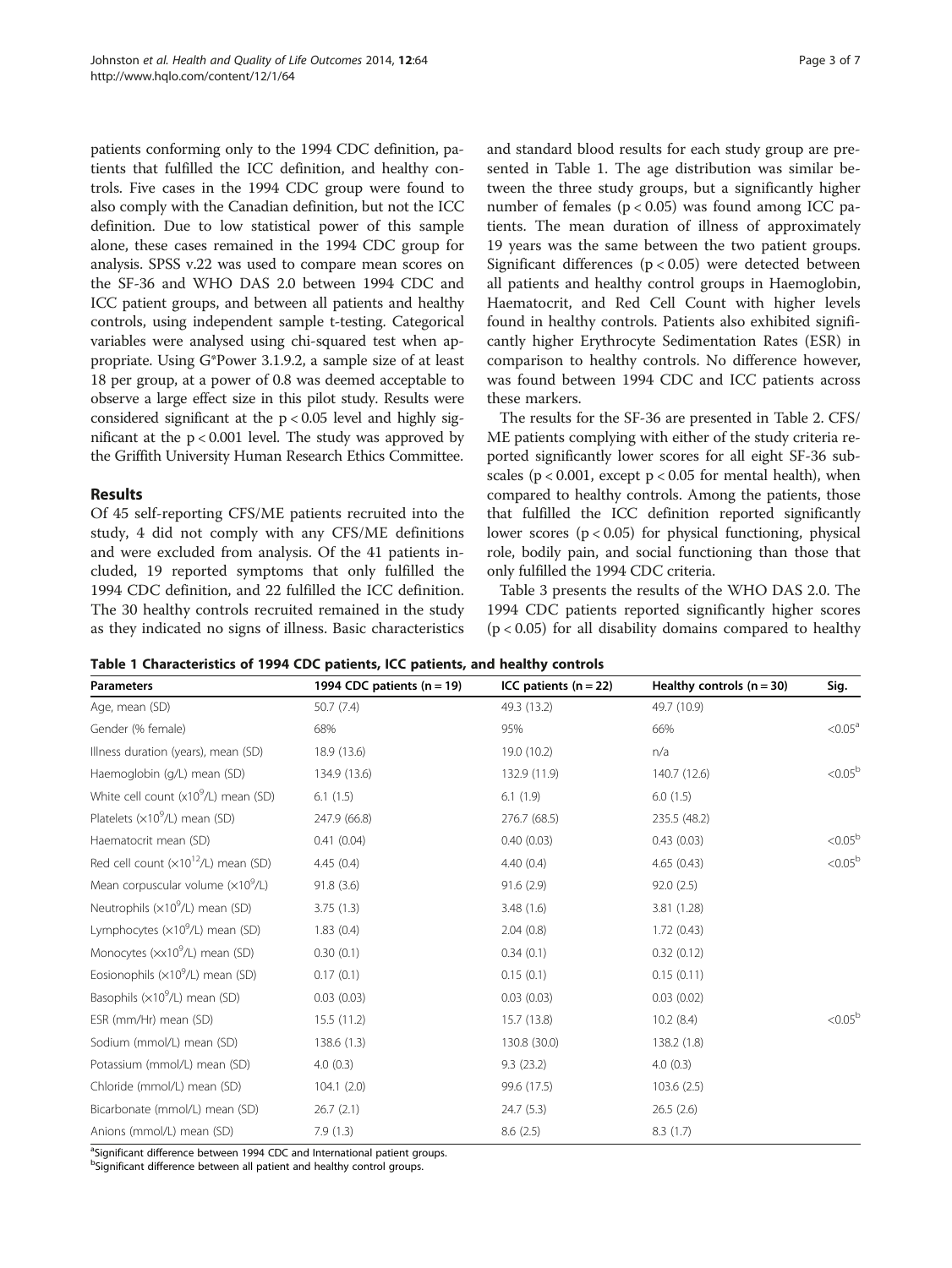| <b>Scores</b>        | 1994 CDC patients<br>mean (SD) | <b>ICC</b> patients<br>mean (SD) | <b>Healthy controls</b><br>mean (SD) | 1994 CDC vs ICC | 1994 CDC vs controls | <b>ICC</b> vs controls |
|----------------------|--------------------------------|----------------------------------|--------------------------------------|-----------------|----------------------|------------------------|
| Physical functioning | 58.7 (20.9)                    | 35.0 (23.3)                      | 96.1(8.4)                            | $p = 0.002$     | $p = 0.000$          | $p = 0.000$            |
| Physical role        | 21.1(29.2)                     | 1.25(5.6)                        | 96.4 (14.8)                          | $p = 0.005$     | $p = 0.000$          | $p = 0.000$            |
| Bodily pain          | 62.9(24.6)                     | 44.8 (26.2)                      | 94.3 (9.6)                           | $P = 0.030$     | $p = 0.000$          | $p = 0.000$            |
| General health       | 36.8 (21.3)                    | 31.3(21.5)                       | 82.5(9.6)                            | p > 0.05        | $p = 0.000$          | $p = 0.000$            |
| Vitality             | 26.6 (15.4)                    | 19.2 (18.0)                      | 67.6 (15.9)                          | p > 0.05        | $p = 0.000$          | $p = 0.000$            |
| Emotional role       | 52.6 (46.2)                    | 47.4 (48.8)                      | 92.0(21.2)                           | p > 0.05        | $p = 0.000$          | $p = 0.000$            |
| Social functioning   | 26.8 (21.4)                    | 19.2 (15.6)                      | 94.9 (10.6)                          | $p = 0.002$     | $p = 0.000$          | $p = 0.000$            |
| Mental health        | 66.2(21.2)                     | 62.5(22.9)                       | 79.1 (14.6)                          | p > 0.05        | $p = 0.018$          | $p = 0.003$            |

<span id="page-3-0"></span>Table 2 SF-36 Scores of 1994 CDC defined patients, ICC defined patients, and healthy controls

Lower scores indicate greater impairment.

controls, except for self-care. ICC patients however, differed significantly across all domains. Significant differences were also found in domains of cognition, mobility, self-care  $(p < 0.001)$ , as well as life activities, and participation (p < 0.05) between 1994 CDC and ICC patients.

## **Discussion**

This is the first study to examine CFS/ME patients that fulfil the ICC definition in an Australian sample. As all ICC defined patients complied with 1994 CDC definition, this study supports findings that ICC defined patients may be classified as a subgroup found within the broader category of CFS/ME [\[38](#page-6-0)]. Though broad criteria may be particularly useful for the identification of potential cases among small samples, it could inadvertently select those that do not have the illness [\[39](#page-6-0)]. The symptoms of chronic fatigue, post-exertional malaise, shortterm memory and concentration problems reported in 1994 CDC defined CFS/ME cases are found to overlap with cases of depression [\[40\]](#page-6-0). The Canadian definition however, has been shown to effectively differentiate between those with CFS/ME and depression [\[17](#page-5-0)]. In another study, 96% of self-reporting cases of CFS/ME were found to comply with the 1994 CDC, compared to 77% of that complied with the Canadian definition [\[36\]](#page-6-0). These findings are consistent with the findings of this study, which is based on a similar method of recruitment and case ascertainment as, 91% of self-reporting cases fulfilled

the 1994 CDC definition, 60% also fulfilled the Canadian definition, and 49% fulfilled the 1994 CDC, Canadian and ICC definitions.

An important consideration is a consistent method of applying criteria [\[41](#page-6-0)]. Reliance on self-reporting versus evaluation of cases by a physician can be a particular source of variability in reported cases of CFS/ME [\[42](#page-6-0)]. The symptom checklist used to verify the study criteria is limited to self-reporting of symptoms present during the past 30 days, and reporting of existing physical and psychiatric diagnoses. Self-reporting however, can be a useful tool for the initial evaluation of cases of research. Like the Canadian definition, the ICC definition was devised for clinical applications. Accordingly, the International Primer was published in 2012 [\[31\]](#page-5-0), to aid clinicians in their evaluation of symptoms according to the ICC definition. The availability of this tool could contribute to the selection of homogenous patient sets in research settings and help exclude other causes of illness. The current primer however, does lack specifications on how to apply the definition in a research setting. This includes quantifiable measures on the severity and frequency of symptoms, in order to be considered significant in CFS/ME and its operationalization is discussed further by Johnston et al. [\[41\]](#page-6-0).

As part of recruitment however, this study screened patients for reported medical history of chronic conditions such as heart disease, diabetes, and primary

Scores 1994 CDC patients mean (SD) ICC patients mean (SD) Controls mean (SD) 1994 CDC vs ICC 1994 CDC vs controls ICC vs controls Cognition 22.6 (16.2) 43.5 (17.6) 4.0 (5.6) p = .000 p = 0.000 p = 0.000 p = 0.000 Mobility 27.1 (17.6) 48.2 (15.5) 1.4 (3.0)  $p = .000$   $p = 0.000$   $p = 0.000$   $p = 0.000$ Self-care 14.0 (9.6) 22.2 (16.5) 16.5 (0.7)  $p = .000$   $p > 0.05$   $p = 0.000$ Getting along 15.6 (15.2) 44.2 (22.7) 22.7 (5.5) p = .000 p = 0.007 p = 0.000 p = 0.000 Life activities 39.9 (25.9) 63.1 (23.8) 23.8 (6.3) p = .010 p = 0.000 p = 0.000 p = 0.000 Participation 38.2 (20.4) 53.9 (16.5) 16.5 (3.6) p = .011 p = 0.000 p = 0.000

Table 3 WHO DAS 2.0 scores in 1994 CDC patients, ICC patients, and healthy controls

Higher scores indicate greater impairment.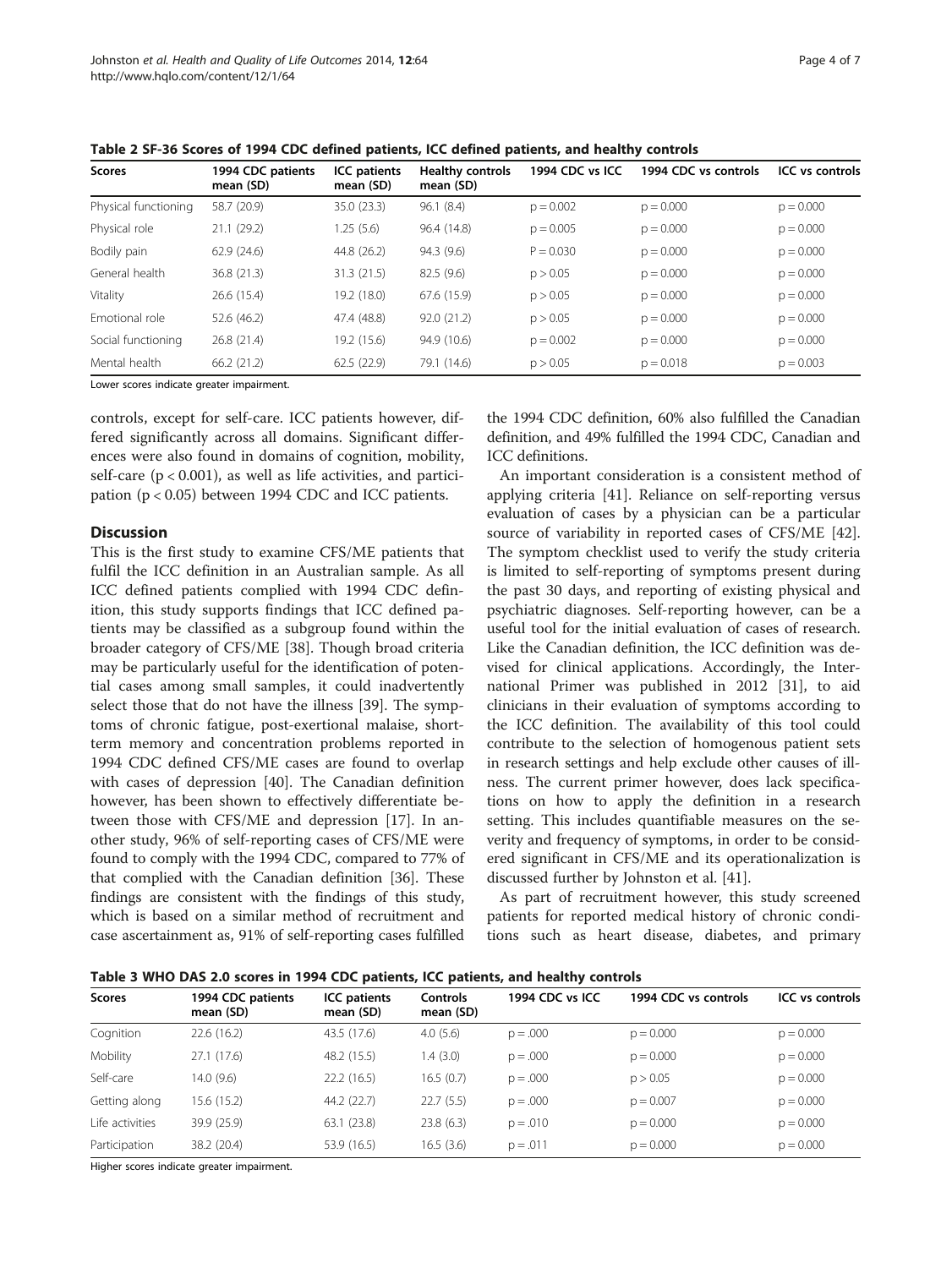psychiatric disorder, as well as conducted standard blood tests as part of routine screening of disease. While all CFS/ME patients were found to have different results from controls in some parameters, no difference was found between the 1994 CDC and ICC patient groups. If the ICC definition identifies a subgroup with a less heterogeneous clinical presentation, important differences may be found in more specific biological markers than the ones examined in this study. While basic haematological abnormalities have not been previously reported in CFS/ME in relation to FBC, ESR, CRP and electrolytes, immunological abnormalities have been increasingly documented in cases of CFS/ME. Subsequently, salient differences have been detected in immunological parameters between 1994 CDC and ICC patient subgroups. In particular, significant differences in human neutraphil antigen [[43\]](#page-6-0).

The SF-36 survey that was used to evaluate the study groups is widely recognised as a valid and reliable tool for assessment of physical and social functioning in chronic illnesses [\[21](#page-5-0)], and has previously demonstrated impairment in 1994 CDC cases of CFS/ME [[35,](#page-5-0)[44,45\]](#page-6-0). It has also been used to contrast between patients fulfilling the 1994 CDC and Canadian definitions [[36\]](#page-6-0). The comparison between 1994 CDC and ICC defined patients has been made in a US sample [\[38\]](#page-6-0). ICC defined patients reported significantly greater impairment in their physical functioning, bodily pain, physical role, as well as social functioning, which is consistent with the results from the Australian sample of this study. The WHO DAS 2.0 was further found to support the findings from the SF-36. Hence, there is evidence to suggest that inclusion of more symptoms in the ICC definition may select a significantly more impaired group.

The 1994 CDC definition for CFS/ME can represent an illness that ranges from mild impairment in daily activities, to severe cases where patients are bedridden and unable to care for themselves. For many chronic illnesses, the most severe cases often present themselves to primary or secondary care and mild cases often go unreported. The characteristics of CFS/ME can be quite the opposite, as the most debilitating cases can leave patients housebound or bedridden, and often overlooked by clinicians and researchers alike. The use of broad criteria with symptoms that overlap with other conditions can also make cardinal features of CFS/ME difficult to identify.

The current study suggests that the ICC definition may identify a more severe subgroup found within traditional CFS/ME and this may be consistent across samples in different geographic locations. The I994 CDC definition is limited to a nominal list of symptoms that may only capture the basic characteristics of the illness. As the ICC definition introduces a spectrum of symptoms

affecting the neurological, immune and metabolic systems, it is expected that patients experiencing these further manifestations be more debilitated.

Limitations in this study include the application of the ICC definition as further research and consistency is required on the operationalization of the criteria that is not currently found in the primer. This study relied on whether patients had experienced any of the symptoms within the past 30 days. This time period is consistent with the time period measured in the SF-36 and WHO DAS 2.0. However, introducing thresholds for severity and frequency may provide further insight on the impact of this illness. It was also found that the majority of those that also fulfilled the ICC definition were female. To investigate whether females tended to report greater symptom severity than males in this subgroup, further comparison needs to be made in a larger sample size. A larger sample would also allow for further analysis of critical symptoms. This could contribute to more accurate and homogenous patient sets for further research on the aetiology and underlying pathomechanism of the illness.

The ICC definition has suggested that this subgroup should be referred to exclusively as Myalgic Encephalomyelitis (ME) patients. This proposal however, remains controversial as the term implies inflammation of the central nervous system that is not necessarily exhibited in all cases that fulfil the criteria. The term ME alone, may be viewed as pathogen-related initiation associated with onset as seen in bacterial, viral or parasitic infection and resultant inflammation of the nervous system. However use of the term in this context may result in misleading assignation of the syndrome directly and solely to an infectious agent. This has been seen previously during the XMRV expedition [\[46](#page-6-0)-[51\]](#page-6-0). Alternatively the identification of this illness as due to immune dysfunction following infection or other initiating event represents a paradigm in closer fit with observable clinical signs and laboratory findings. Ongoing discoveries in immune dysfunction are likely to harmonise with more accurate case definitions over time.

## **Conclusions**

The preliminary findings of this study suggest that the ICC definition identifies a group of patients (generally females) that reported significantly greater disability, poorer social functioning, and 'cognitive' difficulties in comparison to the 1994 CDC definition. Though based on a small sample, these findings in an Australian sample are highly consistent with those previously reported in a cohort in the USA. This study included further comparison of standard blood tests but found no difference between the two patient groups. Further studies on the potential of the ICC definition to identify a unique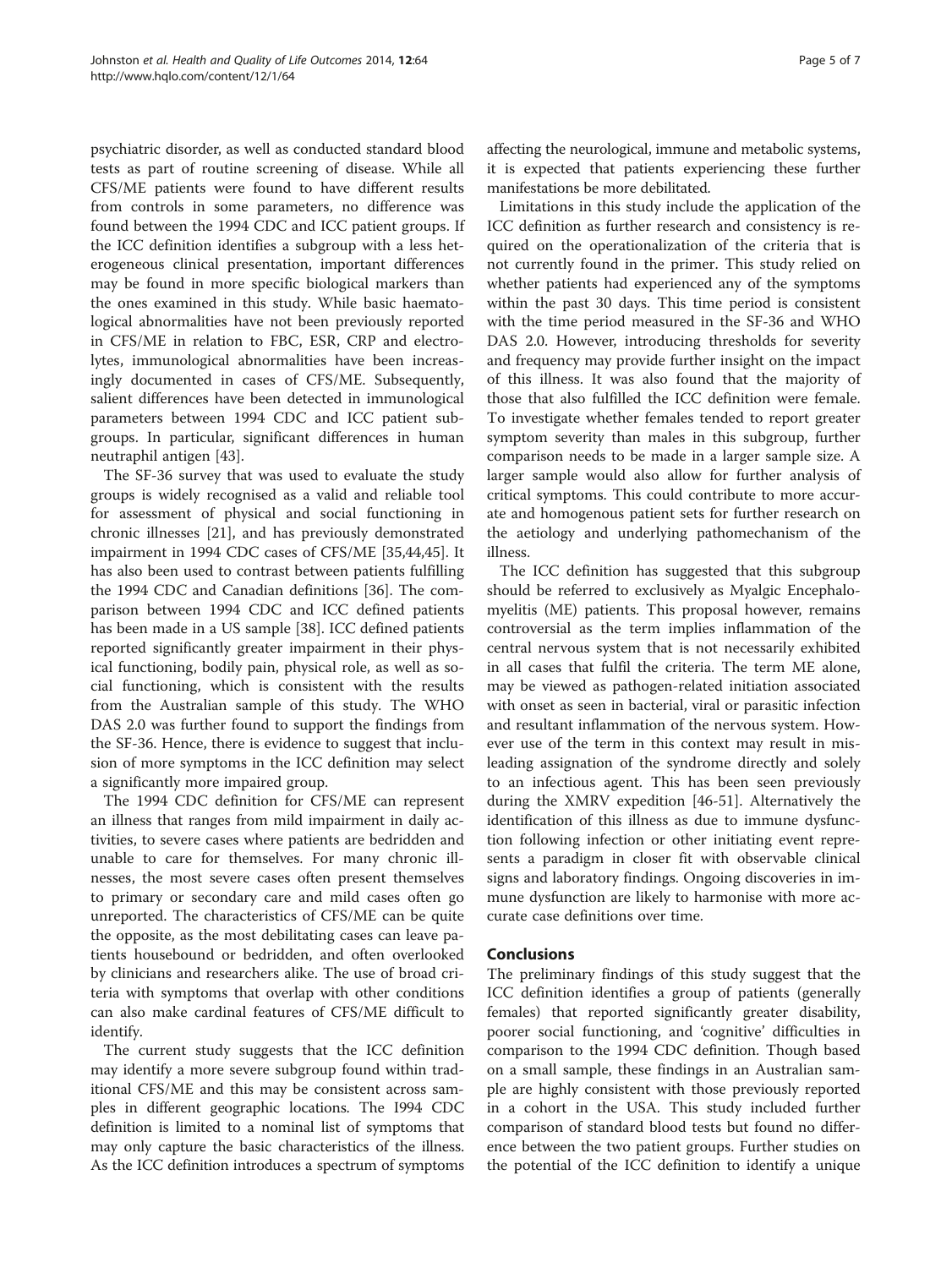<span id="page-5-0"></span>and homogenous subgroup, and whether their reported physical state aligns with biological abnormalities will be of benefit for examining whether more specific biological markers are present in this illness.

#### Competing interests

The authors declare that they have no competing interests.

#### Authors' contributions

SJ Contributed to the study design, data collection and analysis for this study. SJ, EB, DS, SM Contributed to the drafting and revisions of this manuscript. SH, TH, and EB Contributed to blood collection, and biological analysis for this study. All authors read and approved the final manuscript.

#### Acknowledgements

This study was conducted with support from the Alison Hunter Memorial Foundation, Mason Foundation and Queensland Smart State funds.

#### Author details

<sup>1</sup>Griffith Health Institute, School of Medical Sciences, National Centre for Neuroimmunology and Emerging Diseases, Griffith University, Parklands, QLD 4222, Australia. <sup>2</sup>Gold Coast Public Health Unit, Queensland Health, Robina, QLD, Australia.

#### Received: 18 September 2013 Accepted: 26 April 2014 Published: 30 April 2014

#### References

- Holmes GP, Kaplan JE, Gantz NM, Komaroff AL, Schonberger LB, Straus SE, Jones JF, Dubois RE, Cunningham-Rundles C, Pahwa S, Tosato G, Zegans LS, Purtilo DT, Brown N, Schooley RT, Brus I: Chronic fatigue syndrome: a working case definition. Ann Intern Med 1988, 108(3):387–389.
- 2. Hopkins J: **Bornholm disease.** Br Med J 1950, 1(4664):1230.
- 3. Acheson E: The clinical syndrome variously called benign myalgic encephalomyelitis, Iceland disease and epidemic neuromyasthenia. Am J Med 1959, 26(4):569-595.
- Crowley N, Nelson M, Stovin S: Epidemiological aspects of an outbreak of encephalomyelitis at the Royal Free Hospital, London, in the summer of 1955. J Hygiene 1957, 55(1):102–122.
- 5. Buchwald D, Goldenberg DL, Sullivan JL, Komaroff AL: The "chronic, active epstein-barr virus infection" syndrome and primary fibromyalgia. Arthritis & Rheumatism 1987, 30(10):1132–1136.
- Carruthers BM, van de Sande MI, De Meirleir KL, Klimas NG, Broderick G, Mitchell T, Staines D, Powles AC, Speight N, Vallings R, Bateman L, Baumgarten-Austrheim B, Bell DS, Carlo-Stella N, Chia J, Darragh A, Jo D, Lewis D, Light AR, Marshall-Gradisbik S, Mena I, Mikovits JA, Miwa K, Murovska M, Pall ML, Stevens S: Myalgic encephalomyelitis: international consensus criteria. J Intern Med 2011, 270(4):327–338.
- 7. Carruthers BM, Jain AK, De Meirleir K, Paterson DL, Klimas N, Lerner AM, Bested AC, Flor-Henry P, Joshi P, Powles AC, Sherkey JA, van de Sande M: Myalgic encephalomyelitis/chronic fatigue syndrome: clinical working case definition, diagnostic and treatment protocols. J Chronic Fatigue Syndrome 2003, 11(1):7–36.
- 8. Fukuda K, Straus SE, Hickie I, Sharpe MC, Dobbins JG, Komaroff A: The chronic fatigue syndrome: a comprehensive approach to its definition and study. International Chronic Fatigue Syndrome Study Group. Ann Intern Med 1994, 121(12):953–959.
- Sharpe MC, Archard LC, Banatvala JE, Borysiewicz LK, Clare AW, David A, Edwards RH, Hawton KE, Lambert HP, Lane RJ: A report–chronic fatigue syndrome: guidelines for research. J R Soc Med 1991, 84(2):118-121.
- 10. Ho-Yen DO: Patient management of post-viral fatigue syndrome. Br J Gen Pract 1990, 40(330):37–39.
- 11. Lloyd AR, Hickie I, Boughton CR, Spencer O, Wakefield D: Prevalence of chronic fatigue syndrome in an Australian population. Med J Aust 1990, 153(9):522–528.
- 12. Reeves WC, Wagner D, Nisenbaum R, Jones JF, Gurbaxani B, Solomon L, Papanicolaou DA, Unger ER, Vernon SD, Heim C: Chronic fatigue syndrome–a clinically empirical approach to its definition and study. BMC Med 2005, 3:19.
- 13. Johnston S, Brenu EW, Staines DR, Marshall-Gradisnik S: The adoption of chronic fatigue syndrome/myalgic encephalomyelitis case definitions to assess prevalence: a systematic review. Ann Epidemiol 2013, 23(6):371–376.
- 14. Jason LA, Richman JA: How science can stigmatize: the case of chronic fatigue syndrome. J Chronic Fatigue Syndrome 2007, 14(4):85–103.
- 15. Reeves WC, Lloyd A, Vernon SD, Klimas N, Jason LA, Bleijenberg G, Evengard B, White PD, Nisenbaum R, Unger ER: Identification of ambiguities in the 1994 chronic fatigue syndrome research case definition and recommendations for resolution. BMC Health Serv Res 2003, 3(1):25.
- 16. Nacul LC, Lacerda EM, Pheby D, Campion P, Molokhia M, Fayyaz S, Leite JC, Poland F, Howe A, Drachler ML: Prevalence of myalgic encephalomyelitis/ chronic fatigue syndrome (ME/CFS) in three regions of England: a repeated cross-sectional study in primary care. BMC Med 2011, 9:91.
- 17. Jason LA, Torres-Harding SR, Jurgens A, Helgerson J: Comparing the Fukuda et al. criteria and the Canadian case definition for chronic fatigue syndrome. J Chronic Fatigue Syndrome 2004, 12(1):37-52.
- 18. Sullivan PF, Pedersen NL, Jacks A, Evengard B: Chronic fatigue in a population sample: deifnitions and heterogeneity. Psychol Med 2005, 35(9):1337–1348.
- 19. Chen R, Liang FX, Moriya J, Yamakawa J, Sumino H, Kanda T, Takahashi T: Chronic fatigue syndrome and the central nervous system. J Int Med Res 2008, 36(5):867–874.
- 20. Cook DB, Lange G, DeLuca J, Natelson BH: Relationship of brain MRI abnormalities and physical functional status in chronic fatigue syndrome. Int J Neurosci 2001, 107(1-2):1-6.
- 21. Streeten DH, Thomas D, Bell DS: The roles of orthostatic hypotension, orthostatic tachycardia, and subnormal erythrocyte volume in the pathogenesis of the chronic fatigue syndrome. Am J Med Sci 2000, 320(1):1-8.
- 22. Tirelli U, Chierichetti F, Tavio M, Simonelli C, Bianchin G, Zanco P, Ferlin G: Brain positron emission tomography (PET) in chronic fatigue syndrome: preliminary data. Am J Med 1998, 105(3A):54S–58S.
- 23. Fletcher MA, Zeng XR, Maher K, Levis S, Hurwitz B, Antoni M, Broderick G, Klimas NG: Biomarkers in chronic fatigue syndrome: evaluation of natural killer cell function and dipeptidyl peptidase IV/CD26. PLoS One 2010, 5(5):e10817.
- 24. Lorusso L, Mikhaylova SV, Capelli E, Ferrari D, Ngonga GK, Ricevuti G: Immunological aspects of chronic fatigue syndrome. Autoimmun Rev 2009, 8(4):287–291.
- 25. Mihaylova I, DeRuyter M, Rummens J-L, Bosmans E, Maes M: Decreased expression of CD69 in chronic fatigue syndrome in relation to inflammatory markers: evidence for a severe disorder in the early activation of T lymphocytes and natural killer cells. Neuro Endocrinol Lett 2007, 28(4):477.
- 26. Klimas NG, Salvato FR, Morgan R, Fletcher MA: Immunologic abnormalities in chronic fatigue syndrome. J Clin Microbiol 1990, 28(6):1403–1410.
- 27. Myhill S, Booth NE, McLaren-Howard J: Chronic fatigue syndrome and mitochondrial dysfunction. Int J Clin Exp Med 2009, 2(1):1.
- 28. Pieczenik SR, Neustadt J: Mitochondrial dysfunction and molecular pathways of disease. Exp Mol Pathol 2007, 83(1):84–92.
- 29. Behan W, More I, Behan P: Mitochondrial abnormalities in the postviral fatigue syndrome. Acta Neuropathol 1991, 83(1):61-65.
- 30. Friedberg F, Bateman L, Bested AC, Davenport T, Friedman KJ, Gurwitt A, Leonard LA, Lapp CW, Stevens SR, Underhill RA, Vallings R: ME/CFS: A Primer for Clinical Practitioners. Chicago, USA: International Association for Chronic Fatigue Syndrome/Myalgic Encephalomyelitis; 2012.
- 31. Carruthers BM, van de Sande M, De Meirleir K, Klimas N, Broderick G, Mitchell T, Powles ACP, Speight N, Vallings R, Bateman L, Bell DS, Carlo-Stella N, Chia J, Darragh A, Gerken A, Jo D, Lewis D, Light AR, Light K, Marshall-Gradisnik S, McLaren-Howard J, Mena I, Miwa K, Murovska M, Steven S: Myalgic Encephalomyelitis - Adult & Paediatric: International Consensus Primer for Medical Practioners. Canada: Carruthers & van de Sande; 2012.
- 32. Centers for Disease Control and Prevention: CDC Chronic Fatigue Syndrome Toolkit. Atlanta, USA: CDC; 2006.
- 33. Ware JE Jr, Sherbourne CD: The MOS 36-item short-form health survey (SF-36): I. Conceptual framework and item selection. Med Care 1992, 30(6):473–483.
- 34. WHO Disability Adjustment Schedule II (WHODAS II). [[http://www.who.](http://www.who.int/icidh/whodas/index.html) [int/icidh/whodas/index.html\]](http://www.who.int/icidh/whodas/index.html)
- 35. Hardt J, Buchwald D, Wilks D, Sharpe M, Nix W, Egle U: Health-related quality of life in patients with chronic fatigue syndrome: an international study. J Psychosom Res 2001, 51(2):431-434.